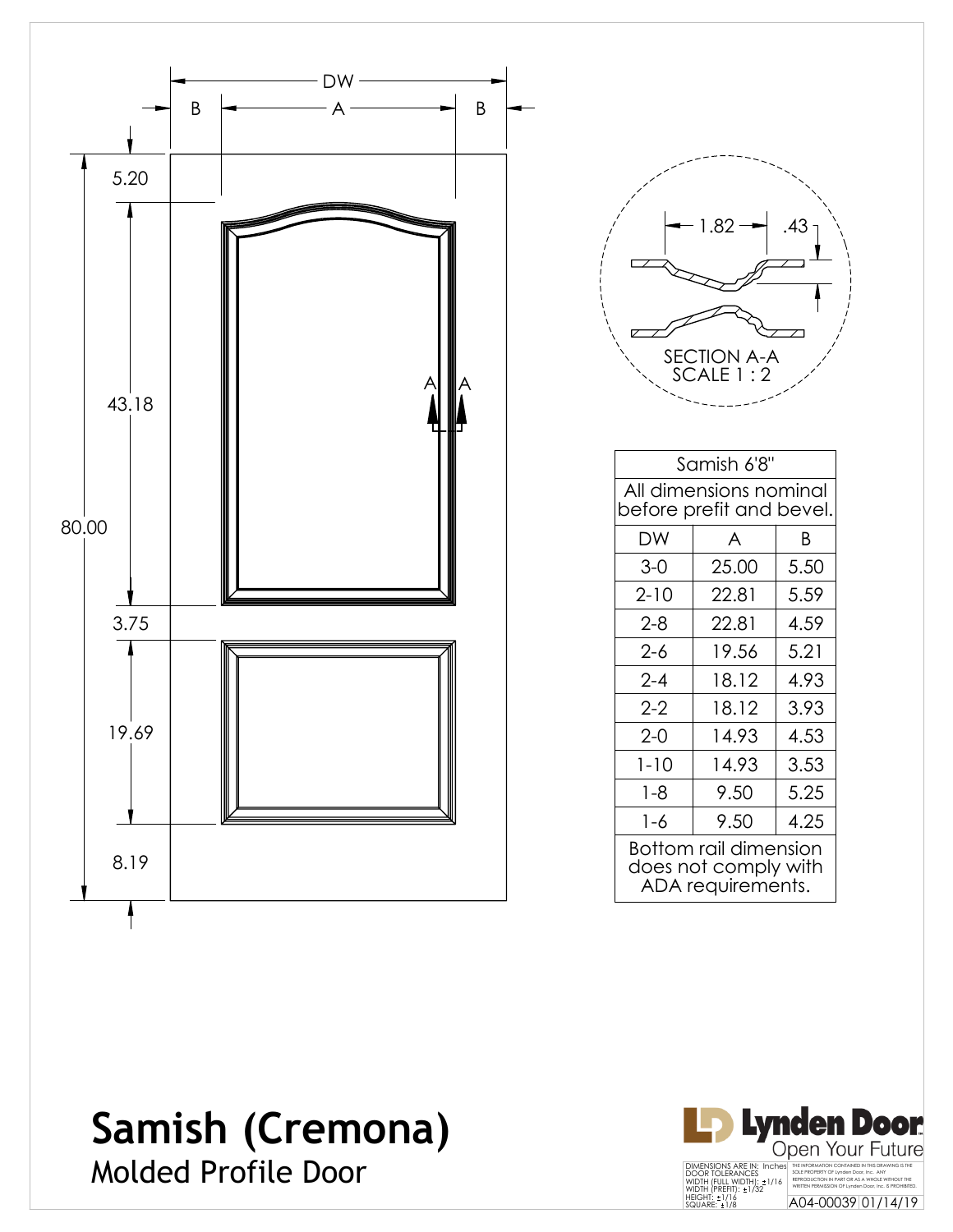

| 1.82                            | .43 |  |
|---------------------------------|-----|--|
| <b>SECTION A-A</b><br>SCALE 1:2 |     |  |
|                                 |     |  |

| Samish 7'0"                                                   |        |      |  |
|---------------------------------------------------------------|--------|------|--|
| All dimensions nominal<br>before prefit and bevel.            |        |      |  |
| DW                                                            | Β<br>A |      |  |
| $3-0$                                                         | 25.00  | 5.50 |  |
| $2 - 10$                                                      | 22.81  | 5.59 |  |
| $2 - 8$                                                       | 22.81  | 4.59 |  |
| $2 - 6$                                                       | 19.56  | 5.21 |  |
| $2 - 4$                                                       | 18.12  | 4.93 |  |
| $2 - 2$                                                       | 18.12  | 3.93 |  |
| $2 - 0*$                                                      | 14.93  | 4.53 |  |
| $1 - 10*$                                                     | 14.93  | 3.53 |  |
| $1 - 8*$                                                      | 9.50   | 5.25 |  |
| $1 - 6*$                                                      | 9.50   | 4.25 |  |
| Bottom rail dimension<br>complies with ADA<br>requirements.   |        |      |  |
| * Non-Stock, Contact factory for<br>pricing and availability. |        |      |  |

## **Samish (Cremona)**



Molded Profile Door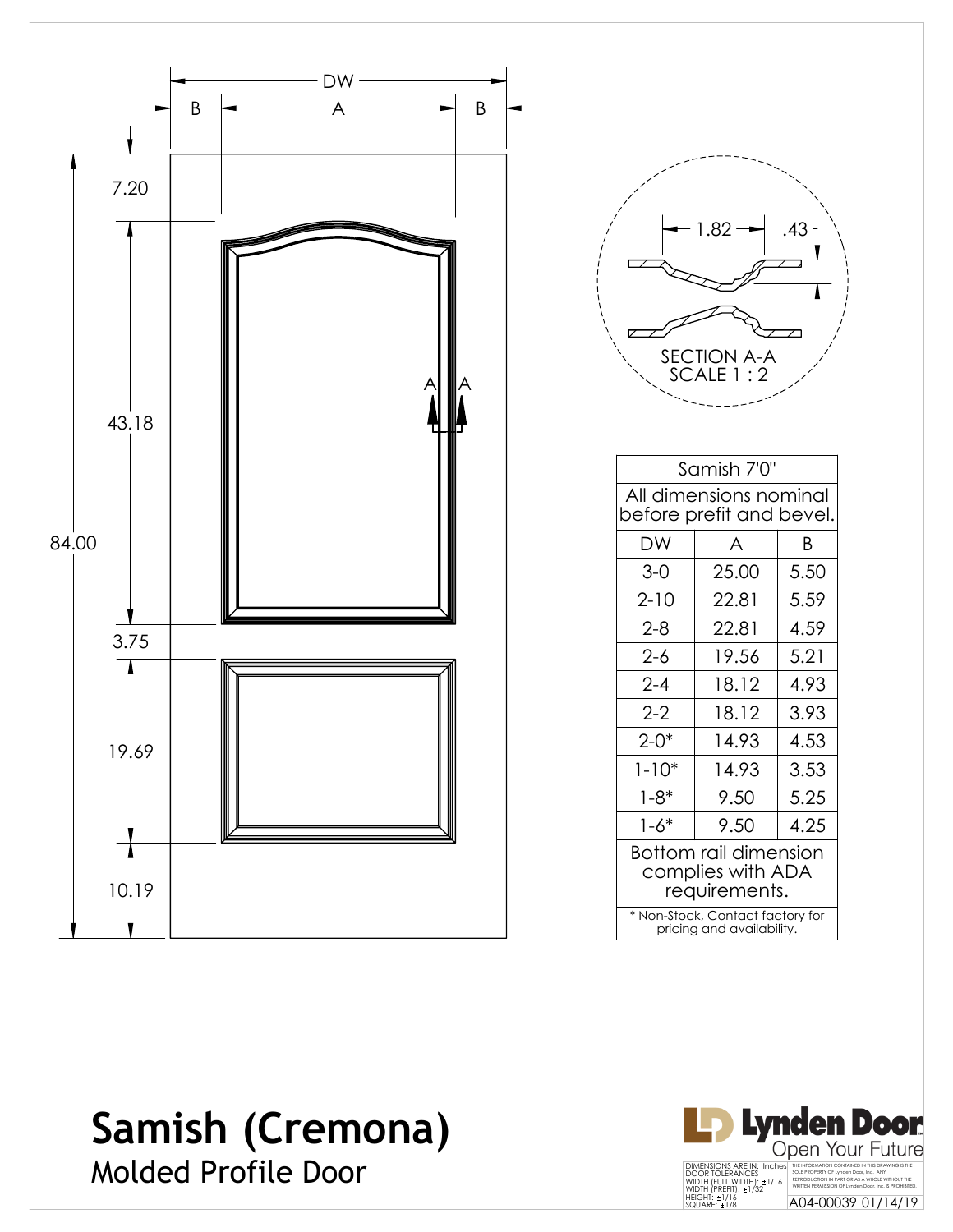

|                                                                           | 1.82<br>SECTION A-A<br>SCALE 1 : 2                 | .43  |  |
|---------------------------------------------------------------------------|----------------------------------------------------|------|--|
|                                                                           | Samish 8'0"                                        |      |  |
|                                                                           | All dimensions nominal<br>before prefit and bevel. |      |  |
| <b>DW</b>                                                                 | A                                                  | B    |  |
| $3-0$                                                                     | 25.00                                              | 5.50 |  |
| $2 - 10*$                                                                 | 25.00                                              | 4.50 |  |
| $2 - 8$                                                                   | 22.81                                              | 4.59 |  |
| $2 - 6$                                                                   | 19.56                                              | 5.21 |  |
| $2 - 4$                                                                   | 18.12                                              | 4.93 |  |
| $2 - 2$                                                                   | 18.12                                              | 3.93 |  |
| $2 - 0$                                                                   | 14.93                                              | 4.53 |  |
| $1 - 10$                                                                  | 14.93                                              | 3.53 |  |
| $1 - 8$                                                                   | 9.50                                               | 5.25 |  |
| $1 - 6$                                                                   | 9.50                                               | 4.25 |  |
| <b>Bottom rail dimension</b><br>does not comply with<br>ADA requirements. |                                                    |      |  |
| *Contact factory regarding<br>availability of wider stile<br>options.     |                                                    |      |  |

## **Samish (Cremona)** Molded Profile Door